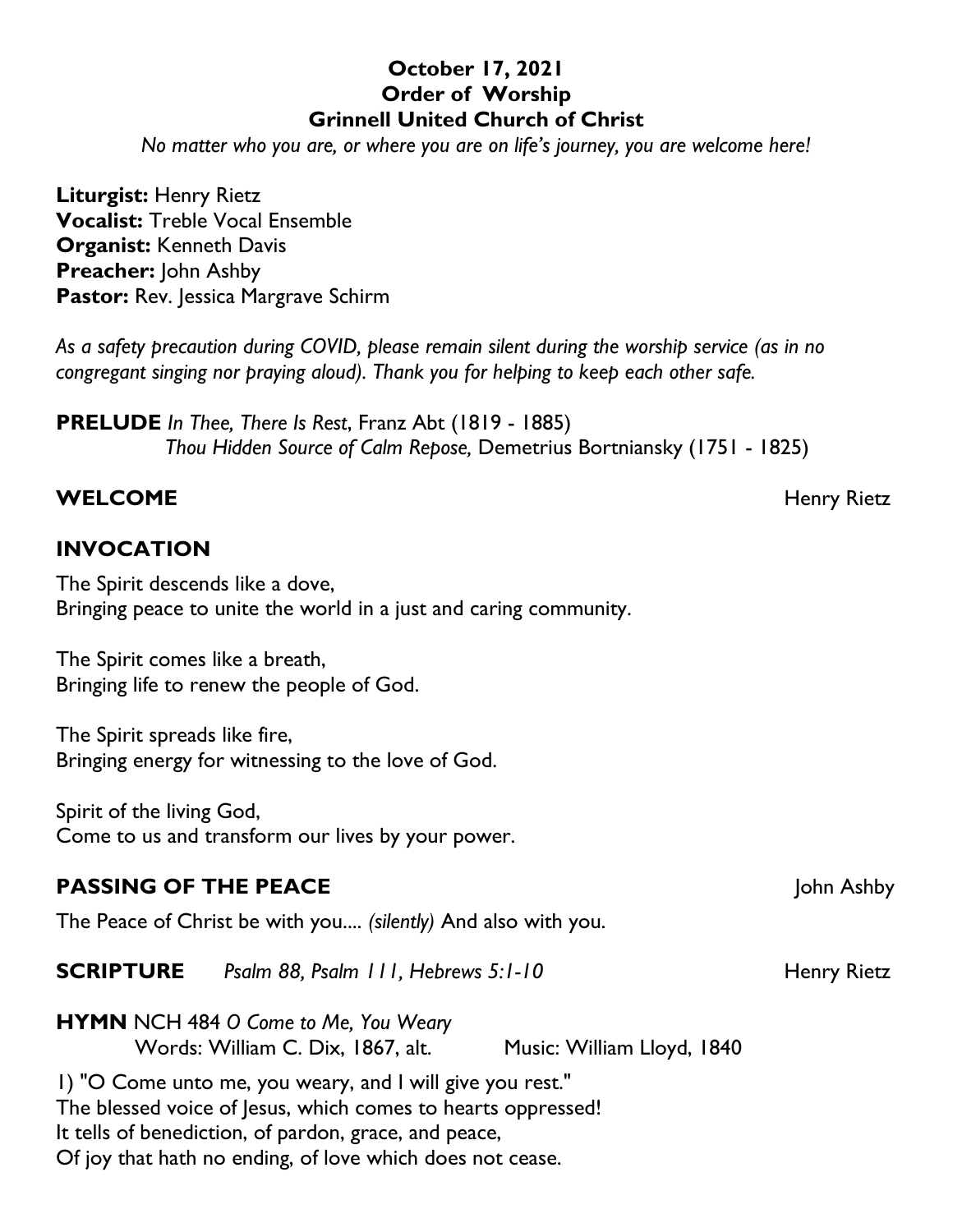2) "O Come unto me, you wanderers, and I will give you light." The loving voice of Jesus, which comes to cheer the night! Our hearts were filled with sadness, and we had lost our way; But morning brings us gladness, and songs for each new day.

3) "O Come unto me, you fainting, and I will give you life!" The cheering voice of Jesus, which stills our inner strife! The evil one surrounds us and would our faith subdue, But you are strong within us, our courage brave and true.

4) "All you who come and seek me will never be cast out." The welcome voice of Jesus, which drives away our doubt; And though we are unworthy of love so free and true, We hear your call to sinners; in trust we come to you.

**SERMON** *Matthew 11:28-30 A Long Time, Getting from There to Here* John Ashby

## **SILENT REFLECTION**

## **SHARING OF JOYS AND CONCERNS**

*We pray for peace and comfort for Gayle Strickler and family and friends. Lois passed away on September 29th .*

*We pray for health and strength for Pasha Buck, George Drake, Betty Anne Francis, Gene McCaw, Verlene Mitchell, Emily Pfitsch, and Gayle Strickler.*

## **PASTORAL PRAYER**

O God of all comfort, our help in time of need, We humbly ask you in the power of your Holy Spirit, To open our hearts to you, That we may receive you fully in these times of need, To allow you to enter our hearts to heal us, your servants.

Look upon us with mercy; Comfort us with the assurance of your care and goodness; Save us from temptation and despair; Give us patience under affliction; And enable us to live the remainder of life in peace; Through Jesus Christ, who came that we may have life, And have it more abundantly.

Amen.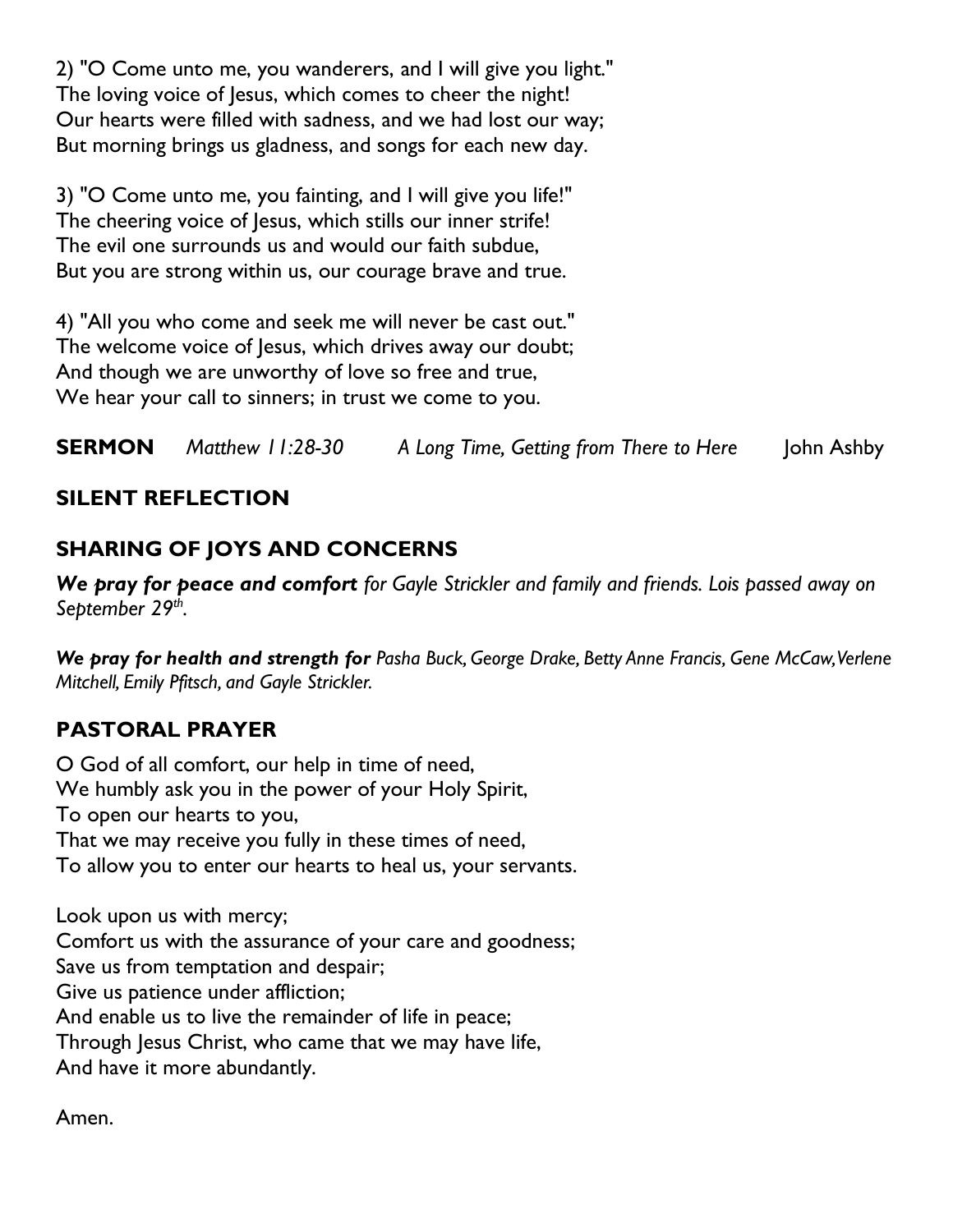## **LORD'S PRAYER** *(Inclusive Version) (Please pray silently)*

Blessed One, our Father and our Mother Holy is your name. May your love be enacted in the world. May your will be done On earth as in heaven. Give us today our daily bread And forgive us our sins as we forgive those who sin against us. Save us in the time of trial and deliver us from evil. For all that we do in your love, and all that your love brings to birth, and the fullness of love that will be are yours, now and forever. Amen.

# **GRATITUDE FOR OFFERING / DOXOLOGY**

Praise God from whom all blessings flow Praise God all creatures here below Praise God above ye heavenly hosts Creator, Christ, and Holy Ghost

**HYMN** PH 399 *O Love That Wilt Not Let Me Go* Words: George Matheson (1842 - 1906) Music: Albert L. Peace (1844 - 1912)

1) O love that will not let me go, I rest my weary soul in thee; I give thee back the life I owe that in thine ocean depths its flow May richer, fuller be.

2) Oh light that followest all my way, I yield my flickering torch to thee; My heart restores its borrowed ray, that in thy sunshine's blaze its day May brighter, fairer be.

3) Oh joy that seekest me through pain, I cannot close my heart to thee; I trace the rainbow through the rain, and feel the promise is not vain That morn shall tearless be.

4) O cross that liftest up my head, I dare not ask to fly from thee; I lay in dust's life's glory dead, and from the ground there blossoms red Life that shall endless be.

## **BENEDICTION**

**POSTLUDE** *In Peace and Joy I Now Depart*, arr. Johann Christoph Bach (1642 - 1703)